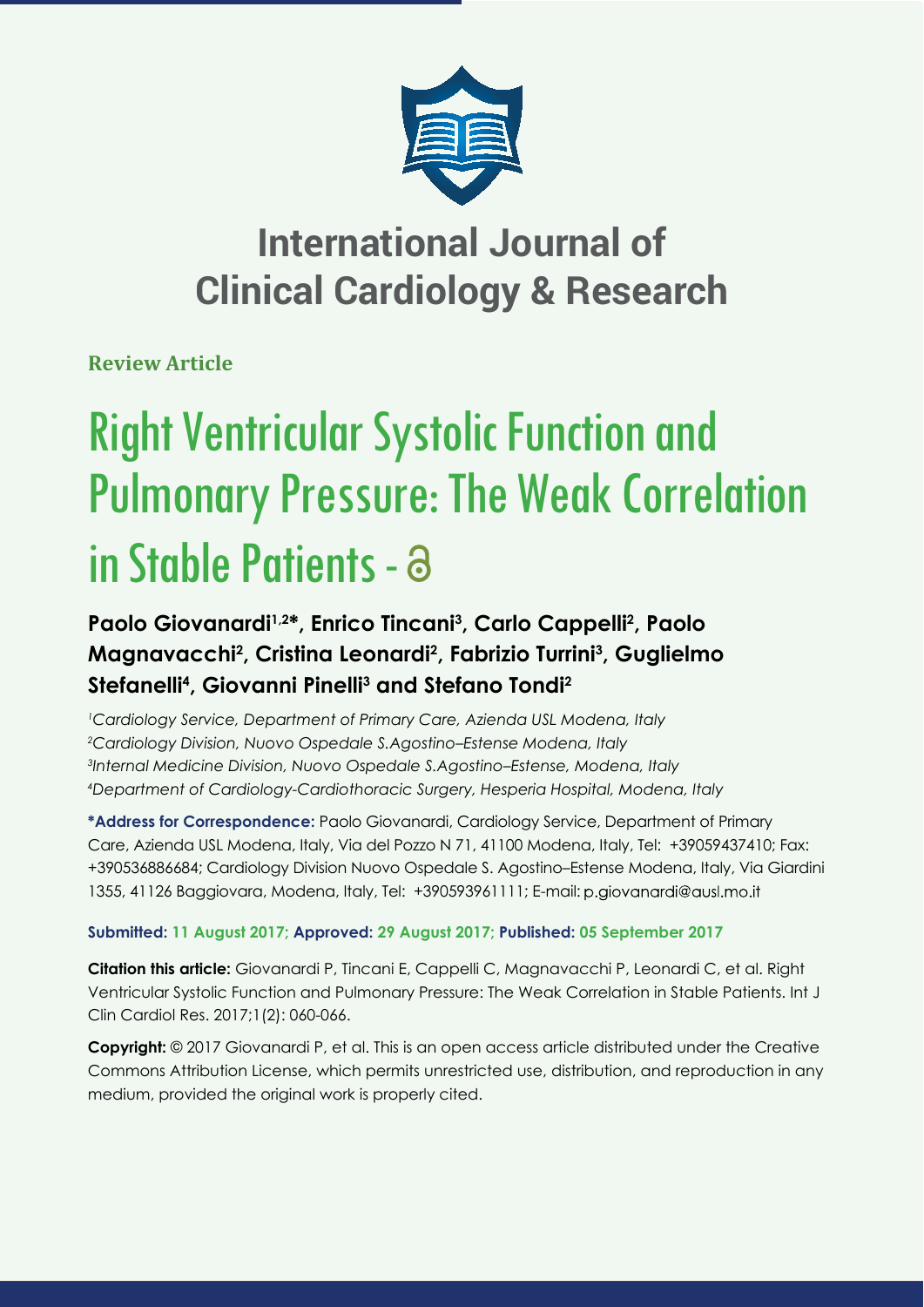#### **ABSTRACT**

**Purpose:** Right Ventricular (RV) function and Pulmonary Artery Pressure (PAP) play a role in the morbility and mortality of cardiopulmonary diseases and they are commonly considered strictly related parameters. Not enough attention is given to Pulmonary Vascular Resistances (PVR) even though they play a pivotal role in RV afterload. This cohort study consisted of clinically stable patients and was designed to improve knowledge between echocardiographic indices of RV function, PAP, and PVR.

**Methods:** 529 consecutive patients underwent a complete echocardiographic examination with the evaluation of Tricuspid Annular Plane Systolic Excursion (TAPSE), RV Systolic Peak (RVSyP) and RV Presystolic Peak (RVPrP). Pulmonary Artery Systolic Pressure (PAPs) and Mean Pulmonary Artery Pressure (mPAP) were measured, thus PVR and RV diastolic function were assessed.

**Results:** Only TAPSE showed a correlation with PAPs ( $p < 0.001$ , correlation coefficient -3.131,  $r2 0.025$ ), mPAP ( $p < 0.001$ , correlation coefficient -1.91,  $r2$  0.025), and PVR ( $p < 0.001$ , correlation coefficient -0.21,  $r2$  0.064). In the stepwise multiple linear regressions only PVR entered. RVSyP and RVPrP were not related to PAPs, mPAP, and PVR. RV diastolic function was related to PVR (*p* < 0.001), PAPs (*p* 0.001), mPAP (*p* 0.001), and to TAPSE (*p* 0.001).

Conclusions: The study showed the capacity only of TAPSE, among the considered indexes of tricuspid annular motion, to reflect PAP and PVR in stable patients. RV function indexes and PAP are not closely related in stable patients.

**Keywords:** Pulmonary Pressure; Pulmonary Hypertension; Pulmonary Vascular Resistances; Right Ventricular Function, TAPSE

#### **INTRODUCTION**

Right Ventricular (RV) function and Pulmonary Artery Pressure (PAP) have a clinical and prognostic role in heart failure [1-3], valvulopathies [4,5], ischemic cardiopathy [6], in congenital heart diseases [7,8], and stable cardiovascular diseases [9], as well as in pulmonary diseases, such as pulmonary hypertension, pulmonary embolism, and chronic obstructive pulmonary disease [10-12]. Not enough attention is given to Pulmonary Vascular Resistances (PVR) even though they represent a crucial component of RV afterload [13-15].

Cardiac magnetic resonance imaging and cardiac catheterization are the gold standards for the assessment of RV function, PAP, and PVR, however echocardiographic parameters of RV function are available and a reliable estimation of PAP and PVR can be obtained by measuring pulmonary and tricuspid flows.

It is commonly believed that RV function and PAP are closely related [12-16] but it is possible that low RV afterload cannot influence RV systolic function [17]. The interactions afterload echocardiograhpy indices of RV function and PAP have been previously studied in healthy subjects and in overt cardiac and lung diseases [17-19], but in stable patients are not completely understood. To address such issue, we conducted a cohort study in stable patients with cardiovascular risk factors studying the correlations between three RV function indices derived from tricuspid annular motion, PAP, PVR, and RV diastolic function.

#### **METHODS**

#### **Patients**

All patients referred to the "Echocardiography Lab – Division of Cardiovascular Medicine", in Modena, Italy, from October 2011 through August 2014 were eligible.

The study was performed in accordance with the Ethical Standards of the 1964 Helsinki Declaration and its later amendments. The study had been approved by the local Ethic Committee (approval number 238/2010); and informed consent was obtained.

Patients' data pertaining to medical history and cardiovascular risk factors were collected.

The study did not include patients suffering from pulmonary embolism, severe pulmonary hypertension (from all causes), congenital heart disease, heart failure decompensation, acute myocardial infarction and chronic ischemic cardiopathy, severe valvular stenosis or regurgitation, and atrial fibrillation in whom heart rhythm, global and regional contractility and filling pressure can't be accurately estimated.

Patients suffering from chronic obstructive pulmonary disease and chronic lung diseases, prior heart failure decompensation, prior stroke, and stable peripheral atherosclerosis could be enrolled if stable at least12 months, but only in the absence of severe pulmonary hypertension, atrial fibrillation, or severe valvular diseases.

Diabetes was considered as a group of metabolic disorders characterized by hyperglycemia resulting from defect in insulin secretion, insulin action, or both. Systemic arterial hypertension was considered as the increase of systolic blood pressure equal to or above 140 mmHg and/or a diastolic blood pressure equal to or above 90 mmHg. Dyslipidemia was considered as a disorder in lipoprotein metabolism resulting in elevation of the blood concentration of cholesterol and/or triglycerides. Tobacco smoke refers to active exposure to tobacco smoke products.

Subjects with bad acoustic window were also excluded.

#### **Echocardiography**

Images were obtained by two operators using two commercially available echocardiographic systems (Sequoia 512 – Acuson Siemens, Mountain View, USA; Vivid E9 – GE Healthcare, Norvalk, USA) both equipped with Doppler Tissue Imaging (DTI) technology and with contemporary electrocardiogram recording.

According to the recommendation of the American Society of Echocardiography/European Association of Cardiovascular Imaging (ASE/EACVI), a complete echocardiographic study was performed in the left lateral decubitus and included M-mode, two-dimensional, pulsed and continuous Doppler spectral recording, and DTI evaluation of mitral and tricuspid annulus [20-22]. Two-dimensional images were obtained in parasternal long and short axis views, in apical 4- and 2-chambers view and in subcostal view.

RV systolic function was assessed utilizing three indices derived from tricuspid free wall annular motion: Tricuspid Annular Plane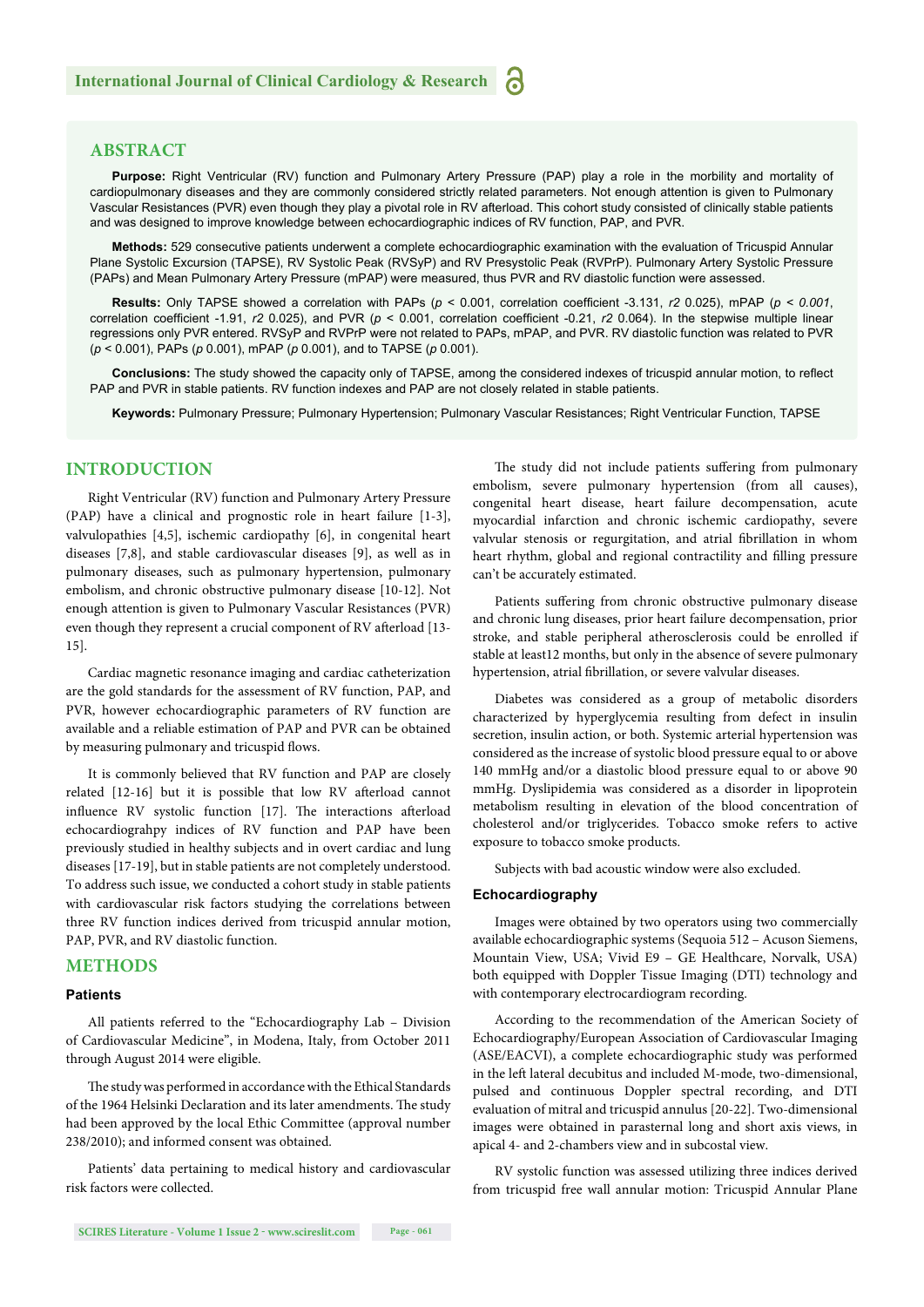Systolic Excursion (TAPSE), Right Ventricular Systolic Peak velocity (RVSyP), and Right Ventricular Presystolic Peak velocity (RVPrP).

TAPSE was measured in the apical 4-chambers view determining with M-mode guide the maximal excursion of the RV free wall at the junction of the tricuspid valve plane with the tricuspid free wall from the lowest position to the systolic peak. In compliance with ASE/ EACVI recommendations, TAPSE was considered normal if higher than 1.7 cm [23].

RVSyP and RVPrP velocities were measured by DTI of tricuspid free wall annulus with the sample volume placed in the basal segment; according to ASE/EACVI recommendations RVSyP was considered normal if higher than 10 cm/sec [11,21,24,26].

PAP was assessed by determining Pulmonary Artery Systolic Pressure (PAPs) and Mean Pulmonary Artery Systolic Pressure  $(mPAP)$ 

PAPs was obtained in the absence of pulmonary outflow tract obstruction and/or pulmonary valve stenosis through the application of the simplified Bernoulli equation by measuring the systolic tricuspid regurgitant flow peak and then adding right atrial pressure approximated by inferior cava diameter and collapsibility [27]. PAPs was divided into four classes: normal (PAPs < 35 mmHg), mildly (PAPs 35-44 mmHg), moderately (PAPs 45-55 mmHg), and severely increased (PAPs > 55 mmHg) [28].

mPAP was derived, when pulmonary regurgitation was detected, by applying the simplified Bernoulli equation from the early diastolic peak of pulmonary valve regurgitation [29], or from PAPs [30]. mPAP was defined normal when lower than 25 mmHg.

PVR were calculated from the peak tricuspid regurgitation velocity and right ventricular outflow time-velocity integral placing a pulsed wave sample volume in the right ventricular outflow tract at the level of the pulmonic valve in the parasternal short-axis view [31]; PVR were considered normal when lower than 3 Woods Units.

The evaluation of RV diastolic function was assessed studying transtricuspidal flow and DTI of the lateral tricuspidal annulus. E and A peaks, their ratio, E' and A' peaks, their ratio, and E/E' ratio were calculated. RV diastolic function was then classified, according to these parameters, into three classes: normal, impaired relaxation, and restrictive [32].

The echocardiographic parameters were measured at endexpiration during quiet breathing, and three measurements on consecutive heart cycles were averaged. Special care was taken to obtain an ultrasound beam parallel to the direction of tricuspid annular motion and to tricuspid and pulmonary flow, to optimize focus, gain and compression setting, in order to obtain the most accurate endocardium visualization. If necessary echocardiographic parameters were calculated from multiple views.

Intraobserver and interobserver variability were calculated.

#### **Statistical analysis**

Continuous variables are displayed as means ± standard deviation, while categorical data are displayed as frequencies. A twotailed  $p$  value  $\leq 0.05$  was considered statistically significant.

Pearson's method was used to assess the correlations between the continuous variables. One-way ANOVA was used to estimate the differences of means between RV diastolic function groups. Simple and multivariable linear regression analyses were constructed to assess the association of PAPs, mPAP, and PVR with TAPSE. Colinearity diagnostics was performed. Intra- and inter-observer variability were tested re-measuring with the two echocardiographer TAPSE, RVSyP, RVPrP, PVR, PAPs, mPAP, and RV diastolic function in 29 enrolled patients. Statistical analyses were performed using SPSS/PC release 2013 (IBM Corp., Armonk, NY, USA).

#### **RESULTS**

1667 patients were assessed for study eligibility; 529 were enrolled. Of these, 282 (53.3%) were men and 247 (46.7%) were women, with a mean age of 70.52 +/- 5.27 years. Table 1 shows the clinical characteristics of the patients enrolled and exclusion criteria; Table 2

| Table 1: Clinical characteristics of studied patients.                                             |                    |  |  |  |  |  |
|----------------------------------------------------------------------------------------------------|--------------------|--|--|--|--|--|
| Number of enrolled patients                                                                        | 529 <sub>5</sub>   |  |  |  |  |  |
| Caucasian                                                                                          | 502 § (94.9%)      |  |  |  |  |  |
| Body mass index (BMI)                                                                              | $24.6 + -4.3*$     |  |  |  |  |  |
| Mean systolic blood pressure (mmHg)                                                                | $130 + 7.3*$       |  |  |  |  |  |
| Mean diastolic blood pressure (mmHg)                                                               | $85 + 4.9*$        |  |  |  |  |  |
| Mean heart rate (beats per minute)                                                                 | $70 + 10.6*$       |  |  |  |  |  |
| Cardiovascular diseases for enrolled patients [Number (percent of patients)]:                      |                    |  |  |  |  |  |
| Chronic obstructive pulmonary disease and<br>lung diseases                                         | 119 § (22.5%)      |  |  |  |  |  |
| Prior stroke / transient ischemic attack                                                           | $99\$ (18.7%)      |  |  |  |  |  |
| Peripheral atherosclerosis                                                                         | 53 § (10%)         |  |  |  |  |  |
| Prior heart failure                                                                                | 97 § (18.3%)       |  |  |  |  |  |
| Prevalence of cardiovascular risk factors for enrolled patients [number (percent<br>of patients)]  |                    |  |  |  |  |  |
| <b>Diabetes</b>                                                                                    | 112 § (21.2%)      |  |  |  |  |  |
| Arterial hypertension                                                                              | 407 § (76.9%)      |  |  |  |  |  |
| Dyslipidemia                                                                                       | 350 § (66.2%)      |  |  |  |  |  |
| Current tobacco use                                                                                | 151 § (28.5%)      |  |  |  |  |  |
| Medications for cardiovascular conditions for enrolled patients [Number<br>(percent of patients)]: |                    |  |  |  |  |  |
| Anti platelet agents                                                                               | 236 § (44.6%)      |  |  |  |  |  |
| Ace-inhibitors or angiotensin II receptors<br>antagonists                                          | 422 § (79.8%)      |  |  |  |  |  |
| Beta blockers                                                                                      | 161 § (30.4%)      |  |  |  |  |  |
| Calcium channel blockers                                                                           | 216 § (40.8%)      |  |  |  |  |  |
| Lipid lowering drugs                                                                               | 303 § (57.3%)      |  |  |  |  |  |
| Hypoglycaemic agents                                                                               | 92 § (17.4%)       |  |  |  |  |  |
| Exclusion criteria [Number of patients]:                                                           |                    |  |  |  |  |  |
| Recent heart failure decomposition                                                                 | $281\,\mathrm{\S}$ |  |  |  |  |  |
| Unstable chronic obstructive pulmonary<br>disease and lung diseases                                | 263 <sub>5</sub>   |  |  |  |  |  |
| Atrial fibrillation                                                                                | 139 <sub>5</sub>   |  |  |  |  |  |
| Acute myocardial infarction and chronic<br>ischemic cardiopathy                                    | 135 <sub>5</sub>   |  |  |  |  |  |
| Severe pulmonary hypertension                                                                      | 77 §               |  |  |  |  |  |
| Pulmonary embolism                                                                                 | 70 §               |  |  |  |  |  |
| Severe valvular diseases                                                                           | $44\$              |  |  |  |  |  |
| Congenital heart diseases                                                                          | 39 §               |  |  |  |  |  |
| Bad acoustic window                                                                                | 90 <sub>§</sub>    |  |  |  |  |  |
| §Number of patients, %percent of patients, *Mean +/- standard deviation                            |                    |  |  |  |  |  |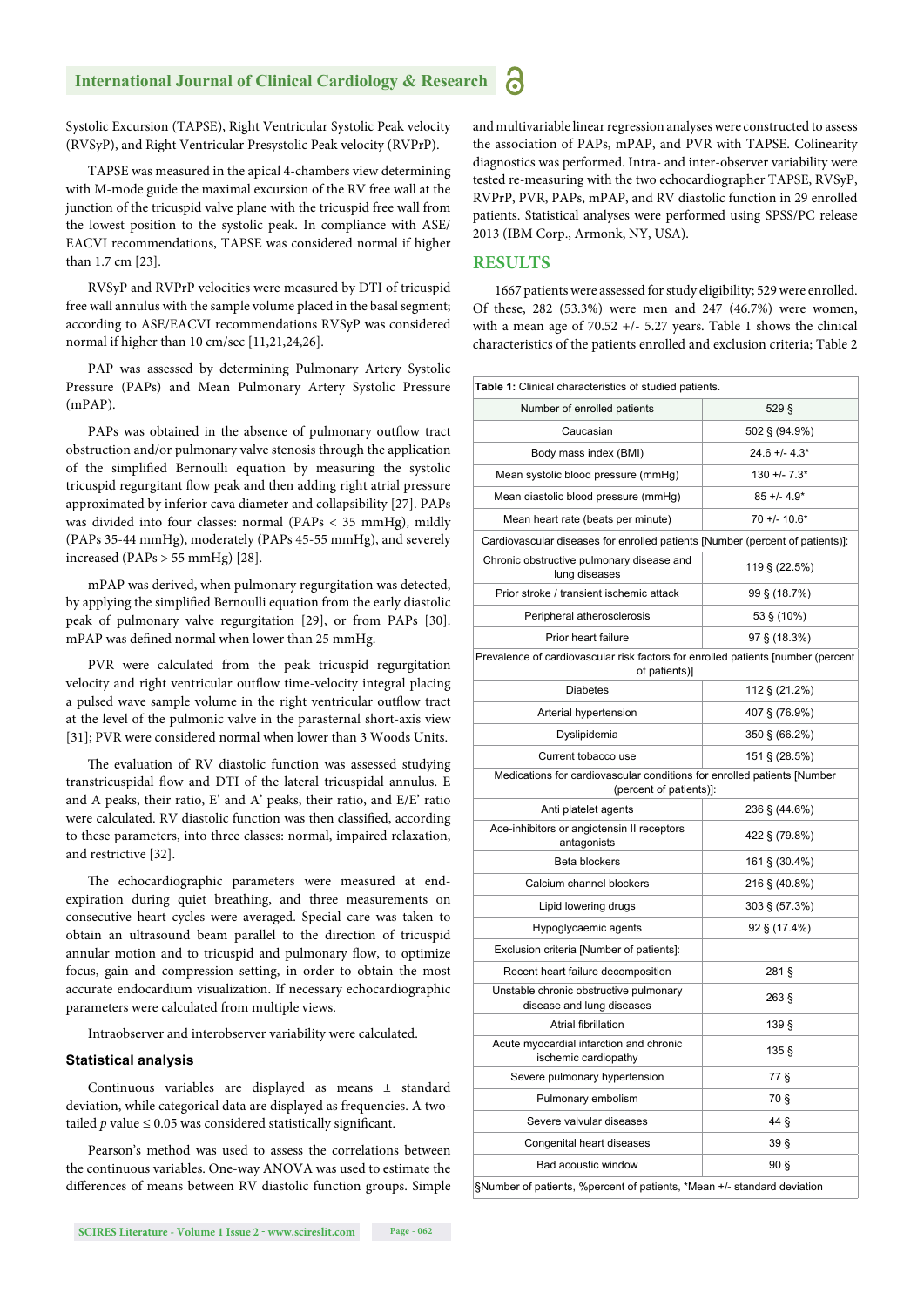shows the cardiovascular structure and function in the studied cohort revealing the almost complete normality of the echocardiographic parameters.

No differences were found between the two echocardiographic systems used in M-mode, pulsed and continuous Doppler, and DTI measures. Intra- and inter-observer variability resulted < 1% for RV diastolic function, < 5% for TAPSE, RVSyP, RVPrP, and PVR, and < 7 % for PAPs and mPAP.

| Table 2: Main echocardiographic parameters of studied patients.         |                       |  |  |  |  |
|-------------------------------------------------------------------------|-----------------------|--|--|--|--|
| Left ventricular ejection fraction (%)                                  | $52.11 + 7.21*$       |  |  |  |  |
| MAPSE#(cm)                                                              | $1.43 + - 0.74*$      |  |  |  |  |
| Left ventricular systolic peak (cm/sec)                                 | $12.06 + - 4.51*$     |  |  |  |  |
| Functional mitral requrgitation [Number (percent of<br>patients)]:      |                       |  |  |  |  |
| absent                                                                  | 142 § (26.9%)         |  |  |  |  |
| mild                                                                    | 297 § (56.1%)         |  |  |  |  |
| moderate                                                                | 90 § (17%)            |  |  |  |  |
| Left ventricular diastolic function [Number (percent of<br>patients)]:  |                       |  |  |  |  |
| normal                                                                  | 73 § (13.8%)          |  |  |  |  |
| impaired relaxation                                                     | 392 § (74.1%)         |  |  |  |  |
| pseudonormal                                                            | $51 \text{ } (9.6\%)$ |  |  |  |  |
| restrictive                                                             | $13 \text{ } (2.5\%)$ |  |  |  |  |
| TAPSE <sup>^</sup> (cm)                                                 | $2.42 + - 0.48*$      |  |  |  |  |
| RVSyP <sup>^^</sup> (cm/sec)                                            | 17.27 +/- 5.27*       |  |  |  |  |
| RVPrP^^^ (cm/sec)                                                       | 19.9 +/- 8.34*        |  |  |  |  |
| PAPs+ (mmHg)                                                            | 31.42 +/- 9.62*       |  |  |  |  |
| $mPAP++(mmHq)$                                                          | 21.16 +/- 5.87*       |  |  |  |  |
| PVR° (Wood Unit)                                                        | $1.34 + - 0.39*$      |  |  |  |  |
| Right ventricular diastolic function [Number (percent of<br>patients)]: |                       |  |  |  |  |
| normal                                                                  | 107 § (20.2%)         |  |  |  |  |
| impaired relaxation                                                     | 411 § (77.7%)         |  |  |  |  |
| restrictive                                                             | 11 $\S$ (2.1%)        |  |  |  |  |
| *Neon U standard doviation # Mitrol Annular Dlana quetalis quauraian    |                       |  |  |  |  |

\*Mean +/- standard deviation, # Mitral Annular Plane systolic excursion, § Number of patients, %Percent of patients, ^ Tricuspid Annular Plane Systolic Excursion, ^^ Right Ventricular Systolic Peak, ^^^ Right Ventricular Presystolic Peak Peak, + Pulmonary Artery Systolic Pressure, ++ Mean Pulmonary Artery Pressure, ° Pulmonary Vascular Resistances.

PAPs and mPAP were strictly related to PVR (*p* < 0.001, *r* 0.675 for both) (Table 3). among the three RV function indices derived from tricuspid annular motion, Pearson's analysis showed that only TAPSE had a correlation with PAPs (*p* < 0.001, *r* 0.166), mPAP (*p* < 0.001, *r* 0.166), and PVR (*p* < 0.001, *r* 0.256) (Table 3). RVSyP and RVPrP were not related to PAPs (*p* = 0.326, *r* 0.043 and *p*= 0.329, *r* 0.043 respectively), mPAP (*p* = 0.326, *r* 0.043 and *p* = 0.329, *r* 0.043 respectively), and PVR ( $p = 0.481$ ,  $r = 0.032$  and  $p = 0.445$ ,  $r = 0.034$ respectively) (Table 3).

Simple regression analysis revealed a linear correlation between TAPSE and PAPs ( $p < 0.001$ , correlation coefficient -3.131, r2 0.025) (Figure 1), mPAP ( $p < 0.001$ , correlation coefficient -1.91, r2 0.025) (Figure 2), and PVR ( $p < 0.001$ , correlation coefficient -0.21, r2 0.064) (Figure 3). In the stepwise multiple linear regressions only PVR entered ( $p < 0.001$ , correlation coefficient -0.312).

The One way ANOVA revealed that RV diastolic function was related to TAPSE (*p* = 0.001), PVR ( *p* < 0.001), PAPs (*p* = 0.001), and mPAP ( $p = 0.001$ ). No association was found between RV diastolic function, RVSyP, and RVPrP ( $p = 0.276$  and  $p = 0.062$  respectively).

The colinearity statistic showed tolerance 1.0 and VIF 1.0 excluding multi colinearity.

#### **DISCUSSION**

RV has a complex geometry, with a larger volume and a reduced mass with respect to the Left Ventricle (LV) [33]. RV free wall is made up of two muscle layers: a thin circumferential layer and a deeper longitudinal layer. RV contraction in mainly longitudinal reaching 80% of total RV function (as opposed to LV where radial contraction is predominant) and RV indexes derived from tricuspid annular motion well reflect RV global systolic function [34]. RV has a smaller mass, but pumps the same stroke volume as the LV facilitated by the low resistance and the high capacitance of the pulmonary circulation which is capable of accommodating significant increases in RV stroke volume [35].

RV systolic function depends on RV preload (determined by RV stroke volume, tricuspid and pulmonary regurgitation), RV afterload (determined by the forces that oppose RV output and a reflection of PAP and PVR), and ventricular interdependence (mediated through septum, circumferential muscle fibers, and pericardium) [16-19]. Conversely PAP is determined by cardiac output, properties of the vasculature (resistance, capacitance, and impedance), and left atrial filling pressure [34-36].

| Table 3: Pearson's correlation between the continuous echocardiography parameters. |                        |                         |                      |                        |                        |                        |  |
|------------------------------------------------------------------------------------|------------------------|-------------------------|----------------------|------------------------|------------------------|------------------------|--|
|                                                                                    | RVSyP <sup>^</sup>     | TAPSE <sup>M</sup>      | RVPrP ^^^            | PVR <sup>*</sup>       | PAP <sub>S</sub> +     | $mPAP++$               |  |
| <b>RVS<sub>V</sub>P</b>                                                            |                        | r 0.119#<br>$p 0.007$ § | r 0.741<br>p < 0.001 | r 0.032<br>p 0.481     | r 0.043<br>p 0.326     | r 0.043<br>$p_{0.323}$ |  |
| <b>TAPSE</b>                                                                       | r 0.119<br>$p_{0.007}$ |                         | r0.02<br>p 0.659     | $r$ 0.256<br>p < 0.001 | $r$ 0.166<br>p < 0.001 | r 0.166<br>p < 0.001   |  |
| <b>RVPrP</b>                                                                       | r 0.741<br>p < 0.001   | r0.02<br>p 0.659        |                      | r0.034<br>p 0.445      | r 0.043<br>p 0.329     | r 0.043<br>$p_{0.33}$  |  |
| <b>PVR</b>                                                                         | r 0.032<br>p 0.481     | $r$ 0.256<br>p < 0.001  | r 0.034<br>p 0.445   |                        | r0.675<br>p < 0.001    | r0.675<br>p < 0.001    |  |
| <b>PAPs</b>                                                                        | r 0.043<br>p 0.326     | r 0.166<br>p < 0.001    | r0.043<br>p 0.329    | r0.675<br>p < 0.001    |                        | r0.96<br>p < 0.001     |  |
| mPAP                                                                               | r 0.043<br>p 0.326     | r 0.166<br>p < 0.001    | r0.043<br>p 0.329    | r0.675<br>p < 0.001    | r0.96<br>p < 0.001     |                        |  |

^Right Ventricular Systolic Peak, ^^Tricuspid Annulus Plane Systolic Excursion, ^^^Right Ventricular Presystolic Peak, \*Pulmonary Vascular Resistances, +Pulmonary Artery Systolic Pressure, ++Mean Pulmonary Artery Pressure, #r =Pearson's correlation value, § p= p value, correlation is significant at the 0.05 level (2-tailed).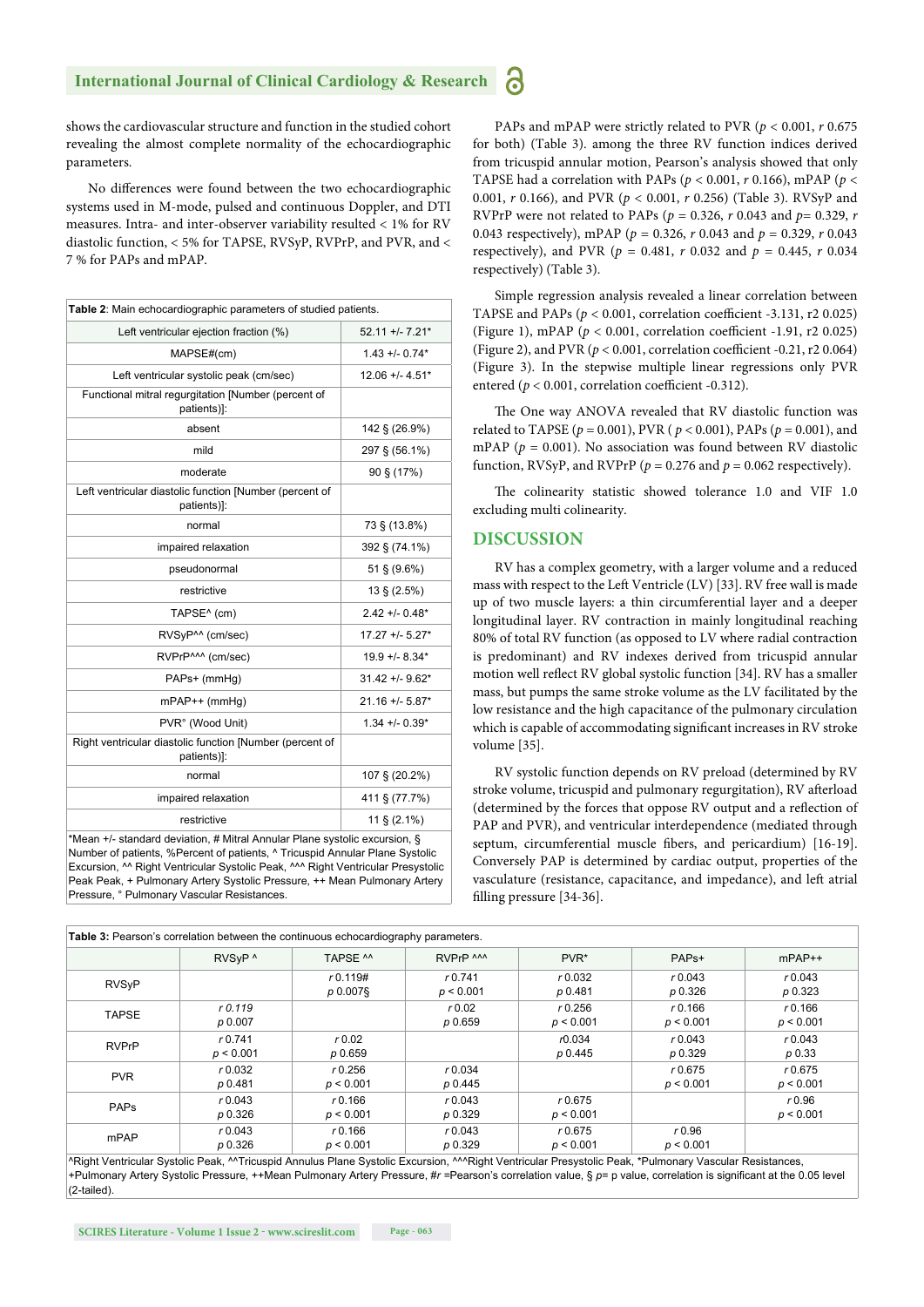





**Figure 2:** Plot of simple regression analysis between Tricuspid Annular Plane Systolic Excursion (TAPSE) and Mean Pulmonary Artery Pressure (mPAP) (p < 0.001, correlation coefficient -1.91,  $r2$  0.025)



Systolic Excursion (TAPSE) and Pulmonary Vascular Resistances (PVR) (p < 0.001, correlation coefficient -0.21,  $r20.064$ ).

RV function and PAP are related, since most of the clinical manifestations of pulmonary hypertension are determined by ventricular adaptation however, the mechanism underlying these relationships are complex and not fully understood [16]. It is well known that PAP elevation lead rapidly to an increase in RV contractility and to RV hypertrophy, but chronically increased after load cause RV dilation and failure [36].

6

The assessment of RV afterload highlights the fascinating role played by PVR: with respect to systemic circulation, PVR are comparatively lower (one-tenth of systemic vascular resistances) and closely related to pressure changes [37].

Echocardiography is the most simple procedure to evaluate the above mentioned parameters in spite of the fact that previous studies showed limitations pertaining to patients suffering from severe pulmonary diseases and severe pulmonary hypertension (excluded from this study) [38,39]. Furthermore PAP is influenced by age, diabetes, and body mass index [40,41] while RV function indices and PAP are more closely related to clinical state when measured during exercise testing [14].

The interest in these parameters is not merely academic. In fact, the clinical and prognostic importance of RV function and PAP has increasingly gained attention [42]. Today, RV function and PAP are considered predictors of outcome in most cardiovascular diseases, in lung diseases, in pulmonary embolism, and are therefore recommended as part of the standard echocardiographic evaluation [1-12]. Also PVR gained attention and are now considered one of the most important variables to decide the surgical time in congenital heart disease, to evaluate critically ill patients, and represent one of the therapeutic targets in pulmonary hypertension [13-15].

This study was designed to evaluate the relationships among three RV indices derived from tricuspid annular motion (TAPSE, RVSyP, RVPrP), PAPs, mPAP, PVR, and RV diastolic function in stable patients with cardiovascular risk factors and without severe pulmonary hypertension. These patients have not been enclosed in previous studies mostly conducted on healthy or unstable patients.

As expected a close relationship between PAP and PVR was observed but unexpectedly only one of the three considered indices of RV function had a correlation with PAP, PVR, and RV diastolic function with a low *p* value and a low Pearson's correlation coefficient =  $(r2)$ . Moreover only TAPSE was found to have, in the simple regression analysis, a linear correlation with PAPs (*p* < 0.001, correlation coefficient -3.131, *r2* 0.025) (Figure 1), mPAP ( $p < 0.001$ , correlation coefficient -1.91, *r2* 0.025) (Figure 2), and PVR ( $p$  < 0.001, correlation coefficient -0.21,  $r2$  0.064) (Figure 3) and displayed an association with PVR in the stepwise multiple linear regression (*p* < 0.001, correlation coefficient -0.312).

Previous studies evaluated pulmonary hemodynamic in healthy subjects showing that PAPs was associated with LV echocardiographic parameters (posterior wall thickness, ejection fraction, E/E' ratio) and with systemic vascular stiffness [39,40].

Recently Ferrara, et al. [17] in a large cohort of normal subjects explored the physiologic correlates of TAPSE showing in the univariate analysis a correlation with LV stroke volume, RV basal and longitudinal dimensions, and PVR, and in the multivariable analysis a correlation with cardiac output and RV size. These results are consistent with other reports in which TAPSE seemed more influenced by RV preload [43], but as Ferrara argued it is possible that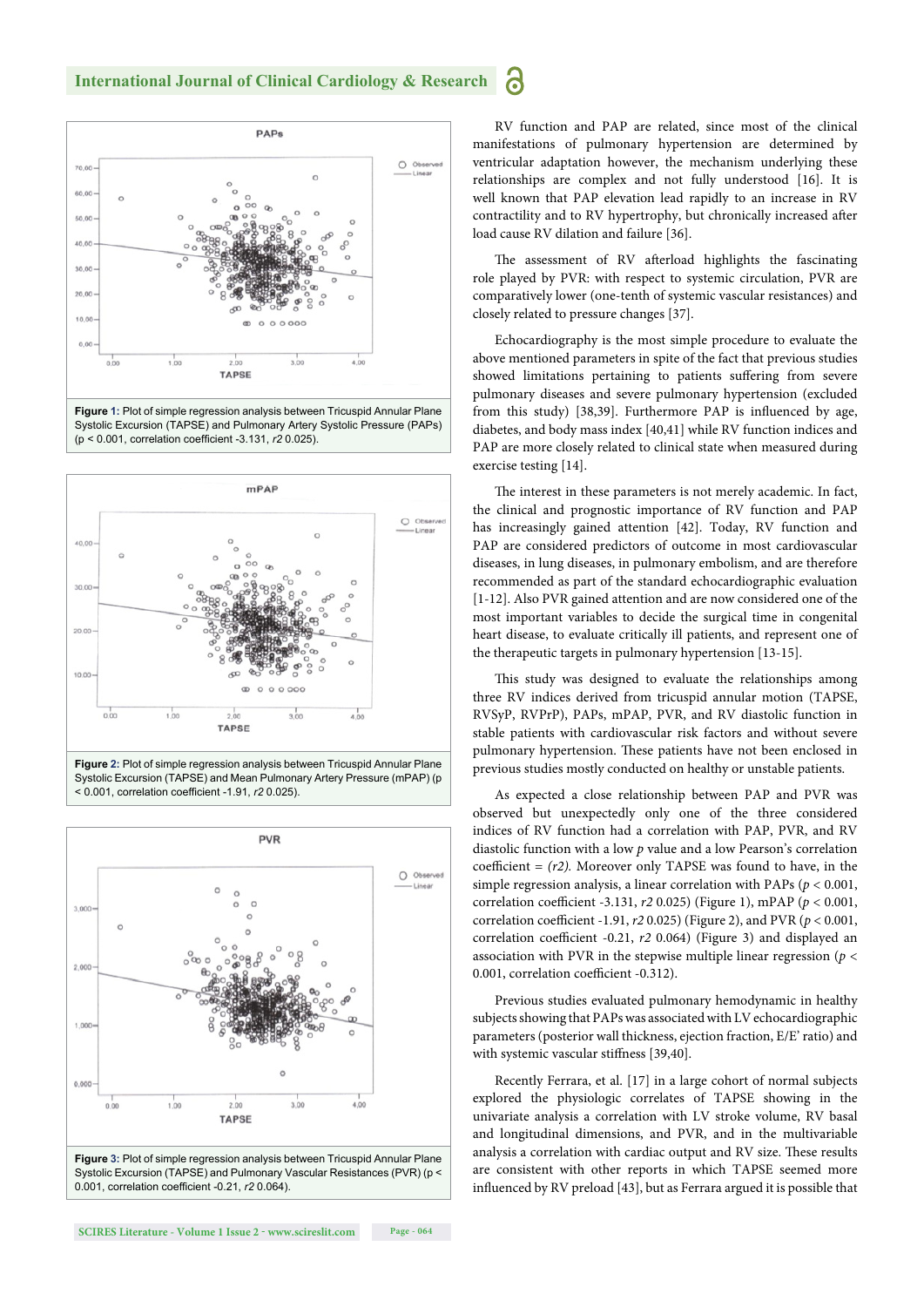#### **International Journal of Clinical Cardiology & Research**

the low afterload of healthy subjects without pulmonary hypertension is not crucial enough to influence TAPSE [17].

Our study seems halfway between studies performed on healthy subjects and on advanced diseases showing the growing impact of PAP increase on TAPSE [10,11,17].

PAP and PVR were not related to DTI derived indices RVSyP and RVPrP even if Lòpez-Candales, et al. [44] observed that pulmonary hypertension caused a decreased systolic time interval between RVSyP and RVPrP and between the LV mitral presystolic and systolic peaks. The distinctive features between RV function indices are reinforced by evidence that RV diastolic function was correlated with PAP, PVR, and only to TAPSE.

TAPSE represents RV longitudinal and global function and it is a simple test that has been used for a long period time due to its unique characteristics [45]. TAPSE has shown to be influenced also by LV systolic and diastolic function [46] and by ventricular interdependence since it has a pivotal position among LV and RV function indices [47]. TAPSE has a prognostic role in early and advanced cardiovascular diseases [1-12] and in this cohort of stable patients reflects RV afterload more than DTI-derived indices. All RV function indices have distinctive features and we believe that the multi parameter evaluation is required to improve the clinical and prognostic value of RV function.

#### **CONCLUSIONS**

The study showed, in stable patients, the capacity only of TAPSE to reflect PAP among the considered echocardiographic indexes of tricuspid annular motion. In stable patients RV function indexes of tricuspid motion, PAP, and PVR are not closely related.

#### **LIMITATIONS**

Echocardiographic parameters of RV function, PAP, PVR, and RV diastolic function were calculated at rest. The cohort was not divided in subgroups based on age and body mass index. The study comprised only stable patients without unstable cardiovascular and pulmonary diseases and without severe pulmonary hypertension, specially for the well known limits of echocardiography in these subjects.

#### **COMPLIANCE WITH ETHICAL STANDARDS**

No funding has been received for this study. The authors declare that they have no conflicts of interest. All procedures performed in the study are in accordance with the Ethical Standards of the 1964 Helsinki Declaration and its later amendments and has been approved by the local Ethic.

#### **ACKNOWLEDGMENTS**

In loving memory of our colleagues Maria Rita Vandelli MD and PierLuigi Pedrazzi MD. Thanks to Martina Adani for her translation suggestions.

#### **REFERENCES**

- 1. Bursi F, McNallan SM, Redfield MM, Nkomo VT, Lam CS, Weston SA, et al. Pulmonary pressure and death in heart failure; a community study. J Am Coll Cardiol. 2012; 59: 222-31. https://goo.gl/FFus7r
- 2. Ghio S, Temporelli PL, Klersky C, Simioniuc A, Girardi B, Scelsi L, et al. Prognostic relevance of a non-invasive evaluation of right ventricular function and pulmonary artery pressure in patients with chronic heart failure. Eur J Heart Fail. 2013; 15: 408-14. https://goo.gl/DE7BTG
- 3. Rosenkranz S, Gibbs JS, Wachter R, De Marco T, Vonk-Noordegraaf A, Vachièry JL. Left ventricular heart failure and pulmonary hypertension. Eur Heart J. 2016; 37: 942-54. https://goo.gl/z73aVk
- 4. Nagel E, Stuber M, Hess OM. Importance of the right ventricle in valvular heart disease. Eur Heart J. 1996; 17: 829-36. https://goo.gl/hcENgD
- 5. Kusunose K, Agarwal S, Marwick TH, Griffin BP, Popovic ZB. Decision making in asymptomatic aortic regurgitation in the era of guidelines: incremental values of resting and exercise cardiac dysfunction. Circ Cardiovasc Imaging. 2014; 7: 352-62. https://goo.gl/2yc2Jz
- 6. Samad BA, Alam M, Jensen-Urstad K. Prognostic impact of right ventricular involvement as assessed by tricuspid annular motion in patients with acute myocardial infarction. Am J Cardiol. 2002; 90: 778-81. https://goo.gl/qAWPVi
- 7. Van Straten A, Vliegen HW, Hazekamp MG, Bax JJ, Schoof PH, Ottenkamp J,et al. Right ventricular function after pulmonary valve replacement in patients with tetralogy of Fallot. Radiology. 2004; 233: 824-9. https://goo.gl/Zfuir1
- 8. Rentzsch A, Abd El Rahman MY, Hui W, Helweg A, Ewert P, Gutberlet M, et al. Assessment of myocardial function of the systemic right ventricle in patients with D-transposition of the great arteries after atrial switch operation by tissue Doppler echocardiography. Z Kardiol. 2005; 94: 524-31. https://goo.gl/HqfoYT
- 9. Giovanardi P, Tincani E, Rossi R, Agnoletto V, Bondi M, Modena MG. Right ventricular function predicts cardiovascular events in outpatients with stable cardiovascular diseases: preliminary results. Intern Emerg Med. 2012; 7: 251-6. https://goo.gl/YWvyoy
- 10. Vizza CD, Lynch JP, Ochoa LL, Richardson G, Trulock EP. Right and left ventricular dysfunction in patients with severe pulmonary disease. Chest. 1998; 113: 576-83. https://goo.gl/Lp73q1
- 11. Raymond RJ, Hinderliter AL, Willis PW, Ralph D, Caldwell EJ, Williams W, et al. Echocardiographic predictors of adverse outcomes in primary pulmonary hypertension. J Am Coll Cardiol. 2002; 39: 1214-9. https://goo.gl/JSz1Vd
- 12. Luscher TF. Pulmonary embolism and pulmonary hypertension: two issues often neglected in cardiology. Eur Heart J. 2015; 36: 581-3. https://goo.gl/ vitavG
- 13. Braunwald E, Colucci WS. Vasodilator therapy of heart failure. Has the promissory note been paid ? N Engl J Med. 1984; 310: 459-61. https://goo.gl/rvTueY
- 14. Bidart CM, Abbas AE, Parish JM, Chaliki HP, MorenoCA, Lester SJ. The noninvasive evaluation of exercise-induced changes in pulmonary artery pressure and pulmonary vascular resistance. J Am Soc Echocardiogr. 2007; 20: 270-5. https://goo.gl/bE425U
- 15. Rajagopalan N, Simon MA, Suffoletto MS, Shah H, Edelman K, Mathier MA, et al. Noninvasive estimation of pulmonary vascular resistance in pulmonary hypertension. Echocardiography. 2009; 26: 489-94. https://goo.gl/hFGVHZ
- 16. Naeije R, Huez S. Right ventricular function in pulmonary hypertension: physiological concepts. Eur Heart J Suppl 2007; 9: H5-H9. https://goo.gl/7WNDxn
- 17. Ferrara F, Rudski LG, Vriz O, Gargani L, Afilalo J, D'Andrea A, et al. Physiologic correlates of tricuspid annular plane systolic excursion in 1168 healthy subjects. Int J Cardiol. 2016; 223: 736-743. https://goo.gl/owkxnG
- 18. Voelkel NF, Quaife RA, Leinwand LA, Barst RJ, McGoon MD, Meldrum DR, et al. National Heart, Lung, and Blood Institute Working Group on Cellular Molecular Mechanism of Right Heart Failure. Right ventricular function and failure: report of a National Heart, Lung, and Blood Institute working group on cellular and molecular mechanisms of right heart failure. Circulation. 2006; 114: 1883-91. https://goo.gl/B1BHx2
- 19. Matthews JC, McLaughlin V. Acute right ventricular failure in the setting of acute pulmonary embolism or chronic pulmonary hypertension: a detailed review of the pathophysiology, diagnosis, and management. Curr Cardiol Rev. 2008; 4: 49-59. https://goo.gl/dwpfUL
- 20. Lang RM, Bierig M, Devereux RB, Flachskampf FA, Foster E, Pellikka PA, et al. American Society of Echocardiography's Nomenclature and Standards Committee; Task Force on Chamber Quantification; American College of Cardiology Echocardiography Committee; American Heart Association; European Association of Echocardiography, European Society of Cardiology. Recommendations for chamber quantification. Eur J Echocardiogr. 2006; 7: 79-108. https://goo.gl/yGAeAj